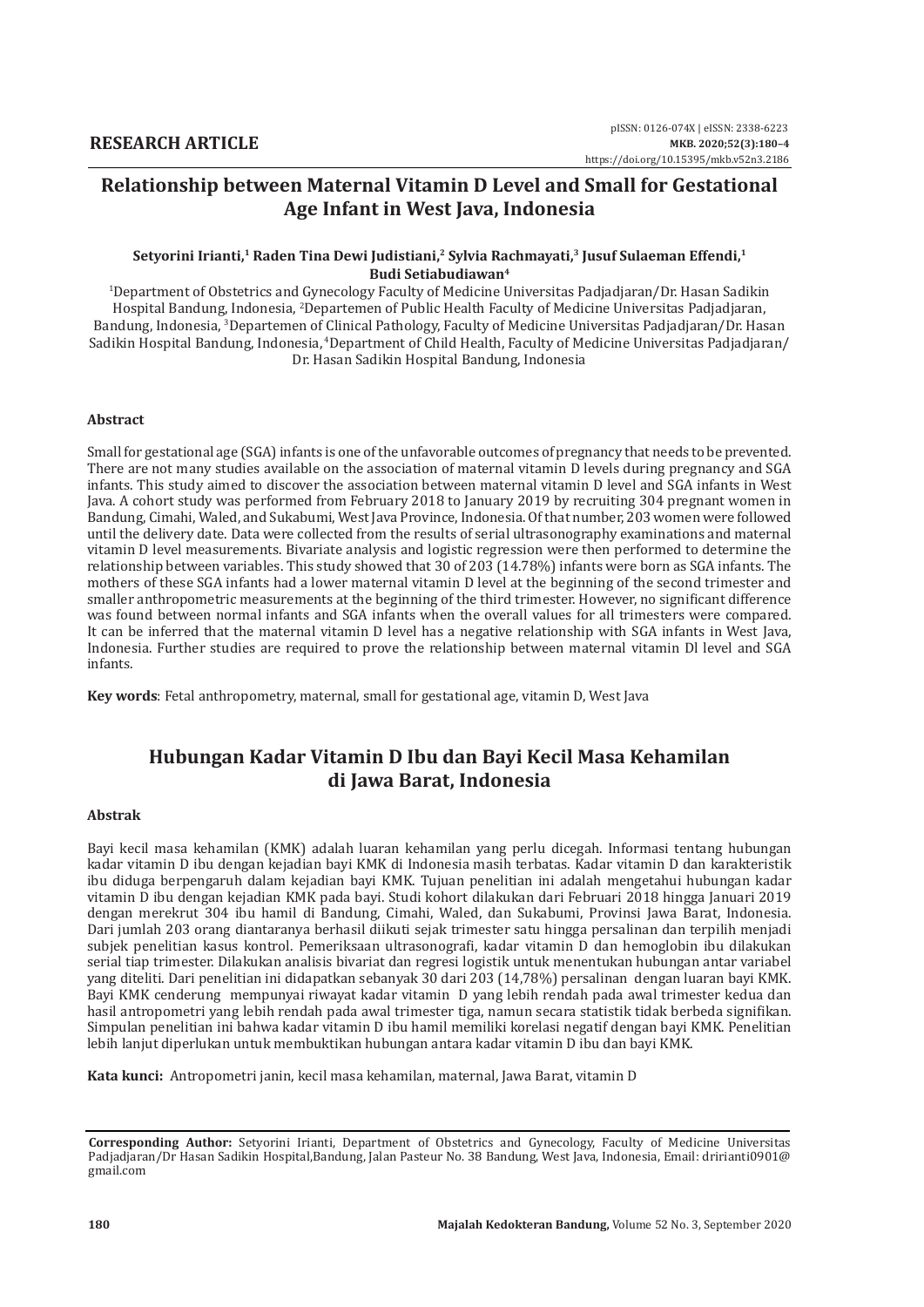**S Irianti et al.:** Relationship between Maternal Vitamin D Level and Small for Gestational Age Infant in West Java,, Indonesia

#### **Introduction**

The level of maternal vitamin D in pregnancy is significant in fetal life through its influence on fetal programming of epigenetics and gene regulation that may have an impact on later life<sup>1</sup>. Improving serum vitamin D level is beneficial for the prevention of type 2 diabetes, cancer, autoimmune disorders, and neurocognitive problems.1,2

Based on various previous studies, the Institute of Medicine (IOM) decreases the vitamin D deficiency cut-off to a serum 25(OH) D of below 20 ng/mL and declare that vitamin D deficiency is confirmed when the serum 25(OH) D is between  $21-29$  ng/mL.<sup>1,5</sup>

The prevalence of vitamin D deficiency in South Asia is around 70 % or higher, ranging from 6–70 % in South East Asia, with the highest is seen in China with 69 % and the lowest is seen in Thailand with only  $6\%$ . The common predictors of low vitamin D status in subjects in Southeast Asia are female, younger, urban, and less physically active.6 One study in China reported that the mean maternal vitamin D (as 25 OH D) level is lower than the cut-off value for vitamin D deficiency by IOM, which is as low as 16.17±6.27 ng/mL and, based on the IOM classification, the prevalence of vitamin D deficiency in this country is 78.18%.7 In the West Java population, it was reported that the mean (SD) of maternal sera vitamin D is 14.7(6.5) ng/mL with the mean (interquartile range./IQR) of 13.6(10) ng/mL, giving about 75 percent prevalence of vitamin D deficiency.8 Approximately 60 (20.5 percent) pregnant women have vitamin D deficiency (< 8.1 ng./mL).<sup>8</sup> A cross-sectional analysis of 203 pregnant women in their third trimester in West Sumatra found a 61.25 % prevalence of vitamin D deficiency-insufficiency, with a mean vitamin D (SD) of 29.06 (11.39) ng /mL $^9$  In Jakarta, the figure is as high as  $90.1\%$ .<sup>10</sup> Two studies in China and India reported that vitamin D deficiency significantly increases the risk of neonatal low birth weight (LBW) and small-for-gestationalage (SGA).7-11

To the author's knowledge, the current study is the first community cohort to study vitamin D among pregnant women and their pregnancy outcomes in Indonesia. This study aimed to reveal the relationship between maternal vitamin D levels and fetal growth retardation, so that early intervention can be done to prevent fetal growth retardation and its complication related to vitamin D deficiency.

### **Methods**

From February 2018 to January 2019, the cohort study was performed by recruiting 300 pregnant women from Bandung, Cimahi, Sukabumi, and Waled in West Java Province. Recruitment was conducted consecutively until the expected number of 75 were met at each site. The sample calculation, sample selection table, exclusion, and lack of follow-up can be found in our previous cohort study. 7

At each hospital, complete information regarding this study was given by our trained midwives in the research team. After giving written consent, further obstetric anamnesis or confirmation and ultrasound screening were performed by our participating obstetricians. These obstetricians had followed training for standard setting in ultrasound examinations. This research used GE P5 ultrasound devices. Eligible subjects were women with a singleton pregnancy between 10 and 14 weeks with normal fetus and complied to our study procedures. All women underwent ultrasonography once in every trimester, as well as 25(OH) vitamin D and 1,25 (OH) vitamin D measurements. During the study, 203 women were followed up until birth.

Vitamin D measurements were performed using ELISA and the procedures were explained in the first report of this cohort study. $13$  Intrauterine growth monitoring by biparietal diameter abdominal circumference measurement by ultrasonography was used for SGA screening. In the first trimester, 10– 14 weeks gestation, ultrasound examination performed is gestational age testing based on CRL and completeness of fetal organs. In the second trimester, 20–24 weeks gestation, fetomaternal screening includes placental biometry. Whereas in the third trimester at 30- 34 weeks gestation biometry examination is done to determine body size and the presence or absence of intrauterine growth restriction. The measurement results were plotted against the Hadlock curve, which was the most widely used curve and was later modified for international use by the World Health Organization.<sup>14</sup> The process can be done online via http:/srhr.org/ fetalgrowthcalculator/#/. Only gestational age and birth weight were required after birth. In this study, the cut-off point for SGA in infants was that at any gestational age the birth weight dropped below the  $10<sup>th</sup>$  percentile. All 203 cases were analyzed for correlation of maternal Vitamin D level and SGA in infants.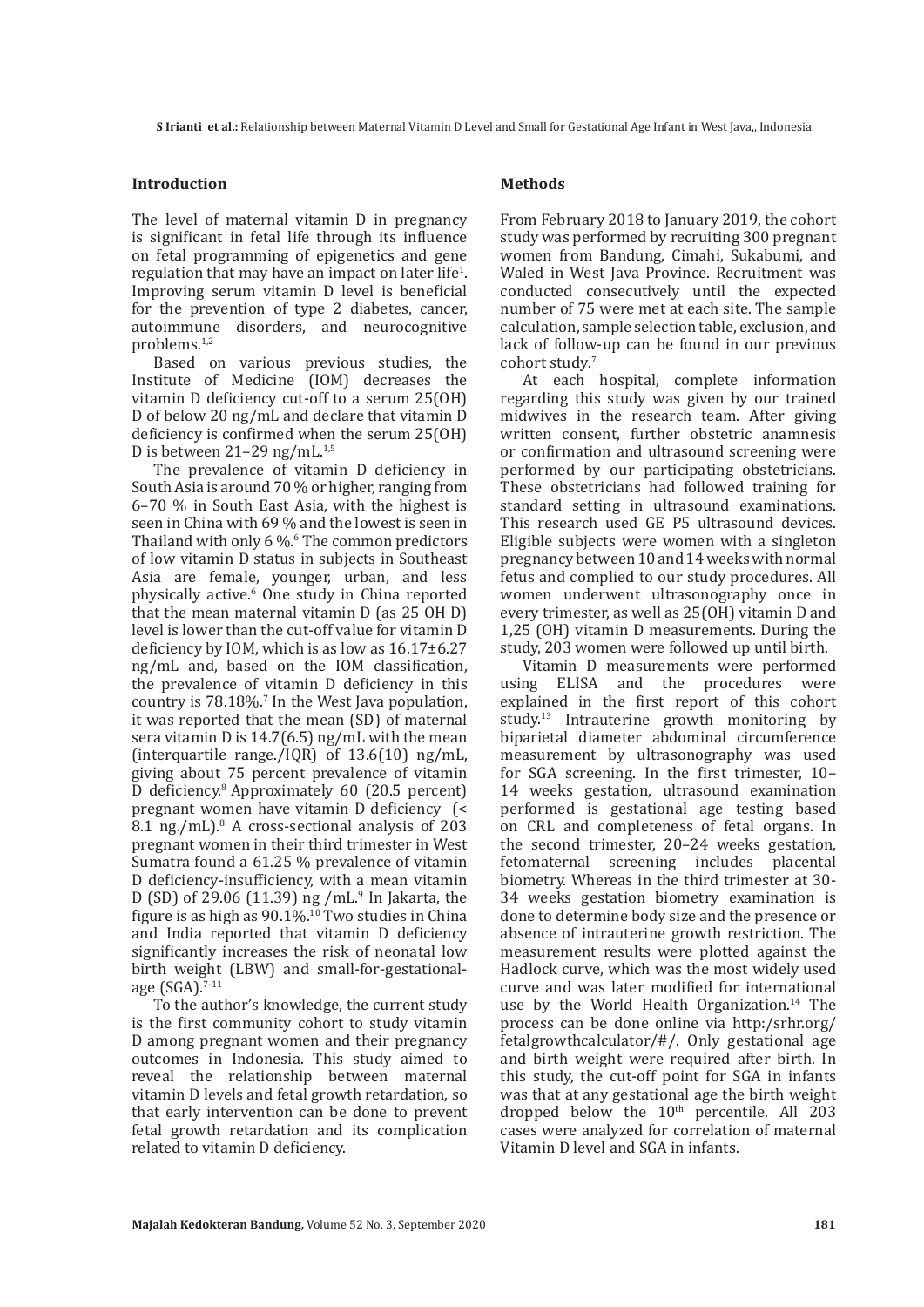**S Irianti et al.:** Relationship between Maternal Vitamin D Level and Small for Gestational Age Infant in West Java,, Indonesia

|                                        | <b>SGA</b>          | <b>Normal</b>      | <b>Total</b> | p-value | Mean (SD)    |
|----------------------------------------|---------------------|--------------------|--------------|---------|--------------|
|                                        | $(n=30)$            | $(n=173)$          |              |         |              |
| Maternal characteristics               |                     |                    |              |         |              |
| Age                                    |                     |                    |              |         | 28.73 (5.79) |
| <20 years                              | $\overline{2}$      | $\overline{7}$     | 9            | 0.394   |              |
| $20-34$ years                          | 21                  | 140                | 161          |         |              |
| $\geq$ 35 years                        | 7                   | 26                 | 33           |         |              |
| Education                              |                     |                    |              |         |              |
| No education/elementary<br>school      | 6                   | 58                 | 64           | 0.46    |              |
| Junior high school                     | 11                  | 57                 | 68           |         |              |
| Senior high school                     | 9                   | 44                 | 53           |         |              |
| Diploma/bachelor                       | 4                   | 14                 | 18           |         |              |
| Occupation                             |                     |                    |              |         |              |
| Housewife                              | 25                  | 124                | 149          | 0.396   |              |
| Civil servant                          | 3                   | 33                 | 36           |         |              |
| Others                                 | 2                   | 16                 | 18           |         |              |
| Pre-pregnancy BMI (kg/m <sup>2</sup> ) |                     |                    |              |         | 23.15 (5.21) |
| Underweight (<18.5)                    | 8                   | 20                 | 28           | 0.086   |              |
| Normal (18.5-24.9)                     | 15                  | 104                | 119          |         |              |
| Overweight $(225)$                     | 7                   | 49                 | 56           |         |              |
| Neonatal characteristics               |                     |                    |              |         |              |
| Birth weight (gr);<br>mean (SD)        | 2388.13<br>(327.73) | 3185.46<br>(323.2) |              | < 0.001 |              |
| Birth length (cm);<br>mean (SD)        | 46.9 (2.51)         | 49.35 (2.04)       |              | < 0.001 |              |

### **Table 1 Maternal and Neonatal Characteristics**

Ethical approval was given by the Health Research Ethical Committee of Faculty of Medicine, Universitas Padjadjaran number<br>34/UN6.C1.3.2/KEPK/PN/2016. All study 34/UN6.C1.3.2/KEPK/PN/2016. subjects had given written informed consent to participate in this study.

#### **Result**

The total number of neonates was 203, with 30 (14.78%) neonates having low birth weight in the SGA category as shown in Table 1.

The characteristics of the two groups were mostly comparable, except for birth weight and birth length of the newborn. Note that babies of lower birth weight do not necessarily be classified as SGA, neither babies with shorter birth length.

The result of laboratory and ultrasonography

examinations at all three trimesters are compared in Table 2. SGA babies had a history of smaller biparietal diameter, abdominal circumference, and head circumference. Table 2 also shows a lower level of 1α,25(OH)2D (calcitriol) in the SGA group.

#### **Discussion**

In the present study, maternal age, education, occupation, and pre-pregnancy of BMI were not significantly different between SGA and normal babies, albeit the neonatal characteristics were significantly different.

The SGA babies was found to have lower levels of both 25(OH) vitamin D and 1.25 (OH) vitamin D in the early second trimester, but was not significantly different from normal infants and SGA in all trimesters (Table 2). This result is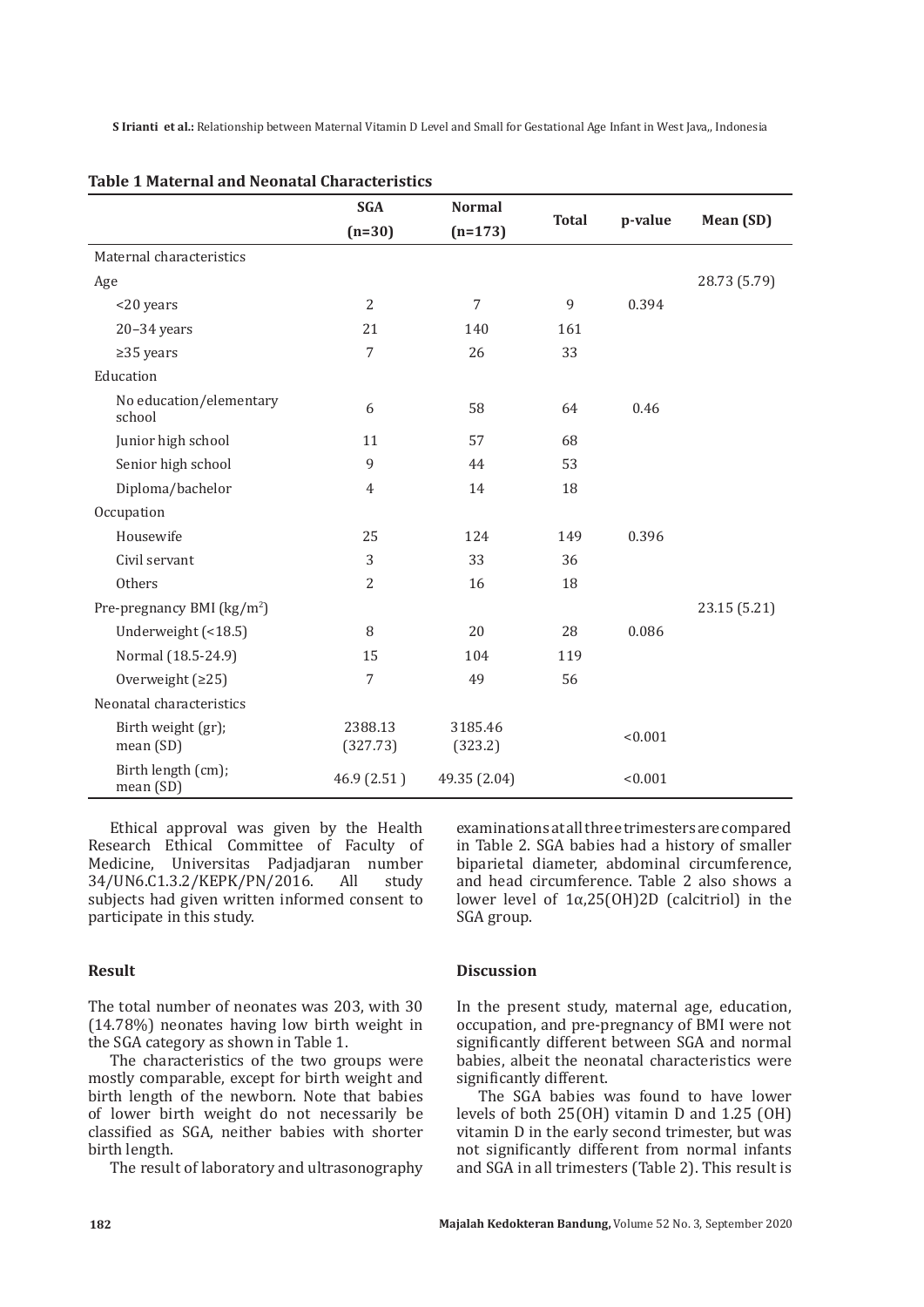**S Irianti etal.:** Relationship between Maternal Vitamin D Level and Small for Gestational Age Infant in West Java,, Indonesia

|                                   | <b>Maternal Serum</b> |                  |         |
|-----------------------------------|-----------------------|------------------|---------|
| <b>Examination Result</b>         | $SGA(n=30)$           | Normal $(n=173)$ | p-value |
|                                   | Mean (SD)             | Mean (SD)        |         |
| Laboratory                        |                       |                  |         |
| Trimester 1                       |                       |                  |         |
| 25(OH) vitamin D (ng/mL)          | 15.86 (6.6)           | 15.52(7.1)       | 0.81    |
| $1,25$ (OH) $2$ vitamin D (ng/mL) | 8.84(4.4)             | 7.6(4.6)         | 0.17    |
| Conversion ratio                  | 10:5.5                | 10:4.9           |         |
| Trimester 2                       |                       |                  |         |
| 25(OH) vitamin D (ng/mL)          | 16.48(6.3)            | 18.78 (7.2)      | 0.17    |
| $1,25$ (OH)2 vitamin D (ng/mL)    | 8.16(3.1)             | 8.64(3.5)        | 0.55    |
| Conversion ratio                  | 10:4.9                | 10:4.6           |         |
| Trimester 3                       |                       |                  |         |
| 25(OH) vitamin D (ng/mL)          | 19.15 (10.5)          | 16.34(7.2)       | 0.25    |
| $1,25$ (OH) $2$ vitamin D (ng/mL) | 9.71(5.1)             | 12.08(7.0)       | 0.11    |
| Conversion ratio                  | 10:5.1                | 10:7.8           |         |
| Third-trimester ultrasonography   |                       |                  |         |
| Biparietal diameter (mm)          | 76.67 (9.9)           | 80.36 (6.8)      | 0.019   |
| Abdominal circumference (mm)      | 259.18 (25.9)         | 270.26 (22.5)    | 0.025   |
| Head circumference (cm)           | 30.4(2.7)             | 32.6(1.4)        | < 0.001 |

#### **Table 2 Laboratory Examination Results**

different from Chen et al.<sup>12</sup> study in China which reported a positive correlation between maternal serum 25(OH) vitamin D levels and newborn birth weight (r  $0.477$ ; p  $0.001$ ). Morley et al.<sup>13</sup> also stated that there is an association between low 25(OH) vitamin D levels in late pregnancy and fetal growth, particularly in decreased intrauterine long bone growth, which was 4.3 mm shorter (95% CI -7.3, -1.3) at 28-32 weeks' gestation. In addition, low 25(OH) vitamin D levels are expressed as being associated with slightly shorter gestation, which is 0.7 weeks shorter (95% CI -1.3, -0.1).

In contrast, the results of the current study are similar to Zhou et al. $14$  that suggested no significant differences in levels of 25(OH) vitamin D in pregnant women with LBW and SGA infants. Previous research conducted by Boyle et al.15 also had the same result with no significant relationship between vitamin D supplementation in pregnancy and SGA.25(OH) vitamin D deficiency is one of the possible things predicted to be important in SGA in some populations, but not in others. For example, because vitamin D increases calcium absorption in the intestine in a population whose calcium consumption tends

to be low, vitamin D status may be a factor in the occurrence of SGA, which will be different in places where calcium consumption is adequate.16 Genetic polymorphism can also be linked to vitamin D nuclear receptors and vitamin D binding protein are also widely associated with a variety of conditions, thus explains why research in the United States suggested that vitamin D deficiency (<37,5 nmol./L) is a factor of SGA in white women but not in black women. This study found no linear relationship between the concentration of 25(OH) vitamin D and increased risk of SGA.17,18

25 (OH) vitamin D is associated with a slightly shorter pregnancy, which is 0.7 weeks shorter (95% CI $-1.3$ ,  $-0.1$ ).<sup>13</sup> Babies who were identified as low birth weight (babies born <2500 gr) were also recognized as small for gestational age babies (SGA). A systemic review study conducted by Sorensen et al.<sup>19</sup> reported that nothing related to maternal vitamin D and USG results would be approved by excessive research. Research must increase calcium intake and confounding variables such as maternal height, race, obesity, smoking habits, alcohol intake, and paternal factors. The results of the current systemic